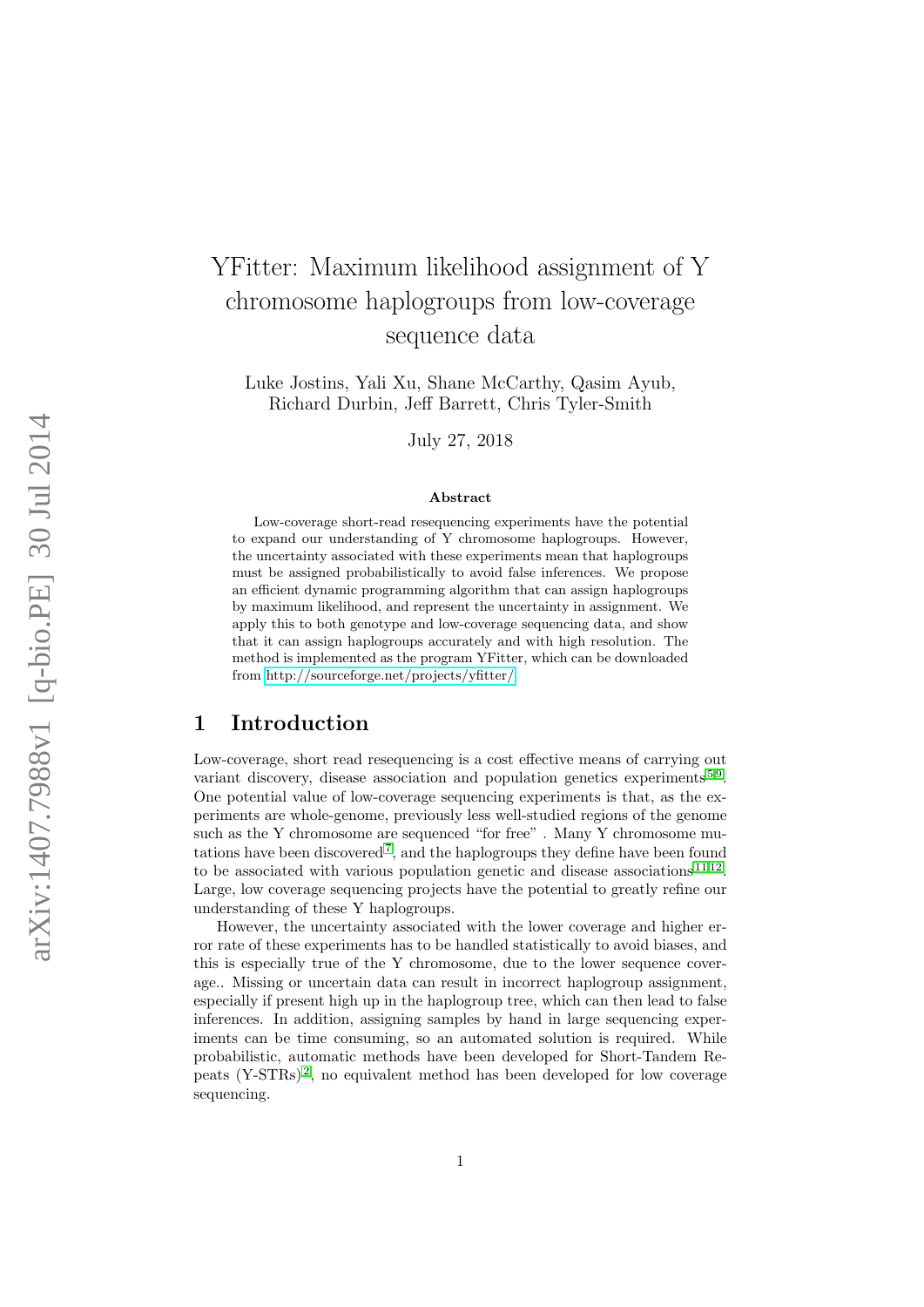The large number of different Y haplogroups in a given tree makes separate calculation of the likelihood of sequencing reads given each Y haplogroup computationally expensive. We propose an efficient dynamic programming algorithm to calculate the likelihood, and use this to assign maximum-likelihood haplogroups robustly. This method can accurately assign individuals to haplogroups given either genotyping chip or low-coverage sequence data, and can calculate confidence haplogroups that take into account uncertainty using the Akaike information criteria.

We have implemented this method in C++ as the program YFitter, which is open source and freely available.

# 2 The Method

As there is no homologous recombination on the Y chromosome, Y haplogroups lie on a tree with each node i being defined by one or more mutations  $B_i$ . Our aim is to select the Y chromosome haplogroup that maximises the likelihood of the observed reads, along with a lower resolution confidence haplogroup that encompases all plausible haplogroups. We will do this by defining the likelihood in terms of recursively calculable statistics, using the tree structure of the haplogroups.

We will write  $B_i^+$  if a set of mutations is present in the individual under consideration, and  $\dot{B}_i^-$  if it is not. The raw data for the algorithm is the per-site likelihood of observing reads at the mutation sites  $D_i$  given that the mutations  $B_i$  have or have not occurred:

$$
M_i^+ = P(D_i|B_i^+) \tag{1}
$$

$$
M_i^- = P(D_i|B_i^-) \tag{2}
$$

Many methods have been developed to calculate such likelihoods from short  $read data<sup>48</sup>$  $read data<sup>48</sup>$  $read data<sup>48</sup>$ .

We will define all nodes downstream of node i as  $i \downarrow$ , and the reads and mutations at these sites  $D_{i\downarrow}$  and  $B_{i\downarrow}$ . We can then define the downward likelihood of node i as

$$
L_i^{\downarrow} = P(D_{i\downarrow}|B_i^-, B_{i\downarrow}^-) \tag{3}
$$

$$
= \begin{cases} M_i^- & \text{for leaf nodes} \\ M_i^- \prod_{j \in d(i)} L_j^{\downarrow} & \text{for non-leaf nodes} \end{cases}
$$
(4)

Where  $d_i$  is the set of daughters of node i. This is the likelihood of observing reads downstream of i, given that the individual's haplogroup assignment is not descended from *i*. We calculate this starting at the leaf nodes, and work upwards to the root node.

For each branch, we can then define the upwards likelihood:

$$
L_i^{\uparrow} = P(D_{\backslash i \downarrow} | B_i^+, B_{i\uparrow}^+, B_{s(i)}^-, B_{s(i)\downarrow}^-, B_{c(i)}^-)
$$
\n<sup>(5)</sup>

$$
= \begin{cases} M_i^+ & \text{for the root node} \\ L_{p(i)}^{\uparrow} M_i^+ \prod_{j \in s(i)} L_j^{\downarrow} & \text{for non-root nodes} \end{cases}
$$
 (6)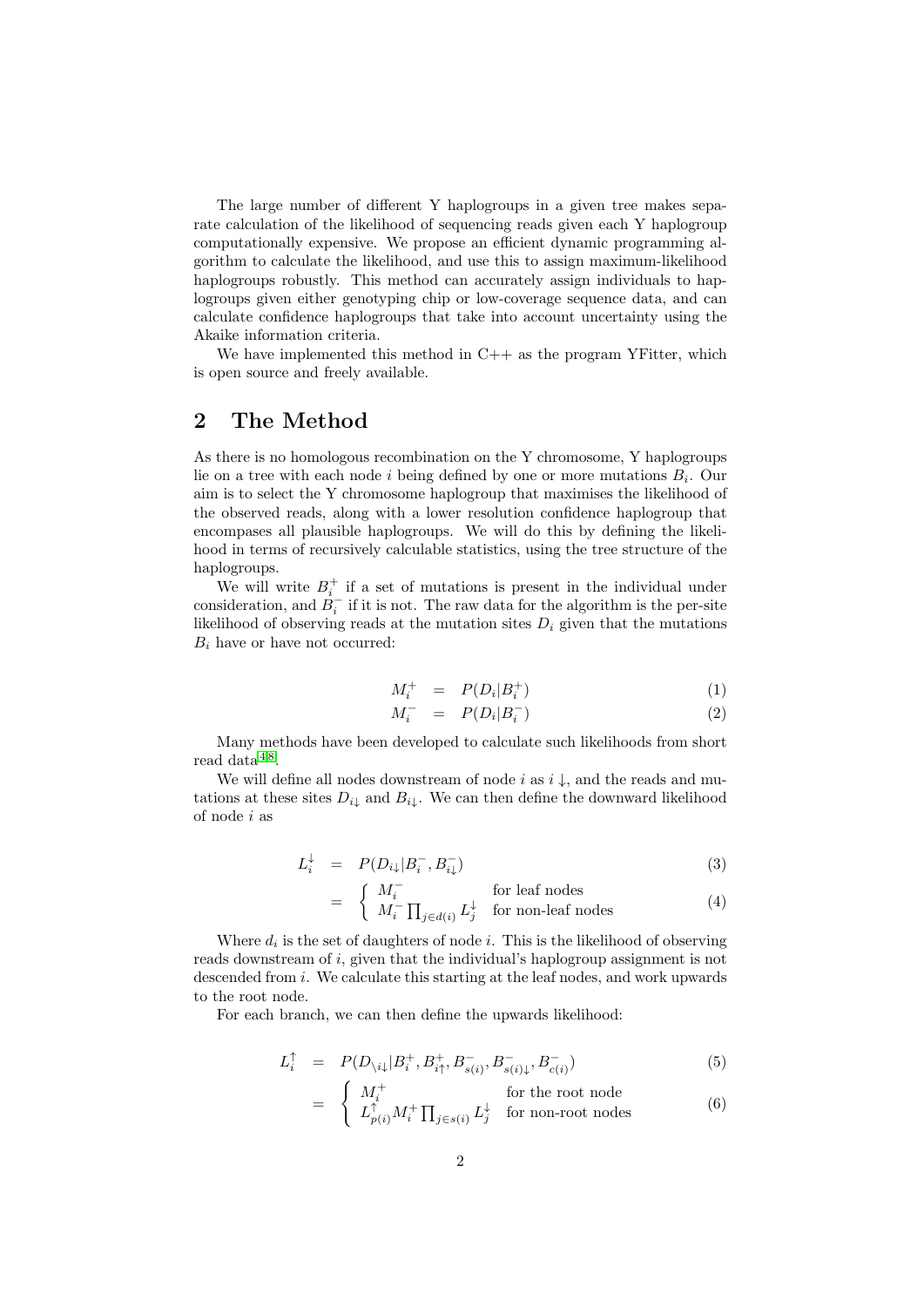Where  $p(i)$  is the parent of node i,  $s(i)$  is the set of siblings of i,  $i \uparrow$  is the set of direct ancestors of i and  $c(i)$  (for "cousins") is the set of all nodes that are not descended from or direct ancestors of  $p(i)$ .

The upwards likelihood is thus the likelihood of observing reads at mutation sites not descended from  $i$ , given that the individual's haplogroup is descended from i. This value is calculated from the root node, working down to the leaf nodes.

For leaf nodes, the full likelihood is equal to the upwards likelihood, as there is no data downstream of them. For non-leaf haplogroups, we define the likelihood as the maximum of the likelihoods of its descendants.

$$
L_i = P(D|B_i^+, B_{i\uparrow}^+, B_{i\downarrow}^+, B_{s(i)}^-, B_{s(i)\downarrow}^-, B_{c(i)}^-)
$$
\n<sup>(7)</sup>

$$
= \begin{cases} L_i^{\uparrow} & \text{for leaf nodes} \\ \max(L_j : j \in d(i)) & \text{for non-leaf nodes} \end{cases}
$$
 (8)

As it is likely that multiple haplogroups will all have the maximum likelihood, the maximum likelihood haplogroup is then defined as the haplogroup with the maximum likelihood that is closest to the root node. This is equivalent to the most recent common ancestor of all haplogroups with the maximum likelihood.

As well as a maximum-likelihood haplogroup, we define a haplogroup confidence set as all haplogroups with a likelihoods within 8.685 phred-scaled log units of the maximum likelihood, equivalent to a  $\Delta AIC$  of  $4^3$  $4^3$ . The confidence haplogroup is thus the most recent common ancestor of all haplogroups in this confidence set, and all haplogroups not derived from the confidence haplogroup are judged to have "considerably less support"<sup>[3](#page-4-3)</sup>.

The YFitter program reads in a haplogroup tree in phyloXML format  $6$ , with mutations specified as properties of branches. We constructed such a haplogroup tree using the mutations catalogued by Karafet *et al*<sup>[7](#page-5-1)</sup>. We removed  $G/C$  and A/T SNPs to avoid stranding errors, as well as indels, repeats and non-uniquely mapped variants.

# 3 Applications

#### 3.1 Assigning Haplogroups to Genotype Data

We tested our method on publicly available data from the 9 males of the Genomes Unzipped project. All participants in the project have released genotyped data generated by the personal genomics company 23andMe. This is a good test set for haplogrouping, as the custom 23andMe chip is designed to contain a large number of haplogroup-informative variants.

We assigned haplotypes to the 9 indiviudals using our YFitter program, and compared the results to the assignments made by 23andMe (Table 1). The set contains 3 different major haplogroups. All individuals have broadly consistent assignments, though there is some ambiguity between the haplogroup names within haplogroup R1b1b2 between 23andMe (who use the ISOGG2010 tree) and Karafet et al (the YCC2008 tree).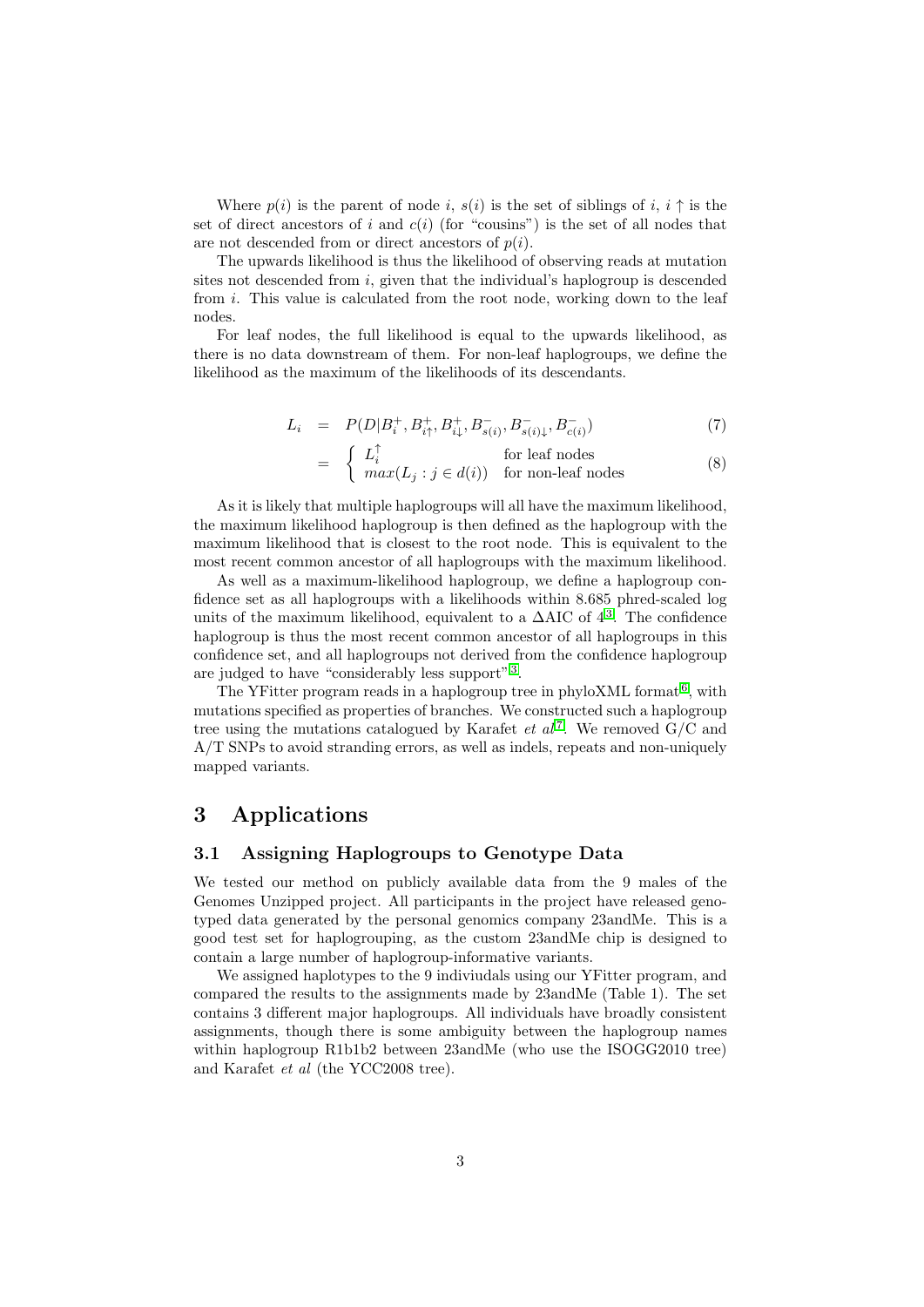| Individual | YFitter haplogroup                             | 23andMe haplogroup      |
|------------|------------------------------------------------|-------------------------|
| CAA001     | R1a1                                           | $R1a1a*$                |
| DBV001     | .I2                                            | J2                      |
| DFC001     | R1b1b2g                                        | R1b1b2a1a1d*†           |
| DGM001     | R1a1                                           | $R1a1a*$                |
| JCB001     | R1b1b2                                         | R1b1b2a1                |
| JKP001     | R1b1b2                                         | R1b1b2a1a2f             |
| JXA001     | R1b1b2g                                        | $R1b1b2a1a1*$           |
| LXJ001     | N <sub>1</sub> c <sub>1</sub>                  | N <sub>1</sub> c1       |
| VXP001     | R <sub>1</sub> b <sub>1</sub> b <sub>2</sub> d | $R1b1b2a1$ <sup>+</sup> |

Table 1: Haplogroup assignments using YFitter, compared to 23andMe's assignments, for the Genomes Unzipped males. Variants with inconsistent nomenclature are marked with a †.

#### 3.2 Assigning Haplogroups to Low Coverage Sequencing Data

We also tested our method using publicly available data from 286 individuals present both in the Phase I of the 1000 Genomes Project<sup>[5](#page-4-0)</sup> and Phase 3 of the HapMap project<sup>[1](#page-4-4)</sup>. Haplogroups were assigned manually using the HapMap genotyping data, and automatically using YFitter on the low-coverage 1000 Genomes Project sequencing data. Genotype likelihoods were generated from sequence data using the program samtools<sup>[8](#page-5-4)</sup>. The 286 individuals contained 12 different major haplogroups.

Of the 286 maximum likelihood haplogroup assignments, 285 were fully consistent between the genotype and sequence data. Of those, 203 assignments had greater resolution in the sequence data, 71 had the same resolution, and in 11 had a lower resolution. If the confidence haplogroup was used, there were no inconsistencies, 199 had higher resolution, 75 had the same resolution, and 12 had lower resolution. Both sets sequenced-based haplogroup assignments were of higher resolution than the genotype-based set, and the confidence haplogroups were only of slightly lower resolution than the maximum likelihood haplogroups (Figure 1).

### 4 Discussion

We have presented an efficient statistical method for assigning haplogroups by maximum likelihood, and shown that it can accurately and automatically assign haplogroups to short-read data.

YFitter can be downloaded from [http://sourceforge.net/projects/yfitter/.](http://sourceforge.net/projects/yfitter/) The software can either be using in conjunction with the short-read utility pro-gram samtools<sup>[8](#page-5-4)</sup> to assign haplogroups to sequencing data, or with the genotype utility program  $\text{PLINK}^{10}$  $\text{PLINK}^{10}$  $\text{PLINK}^{10}$  to assign haplogroups to genotype data.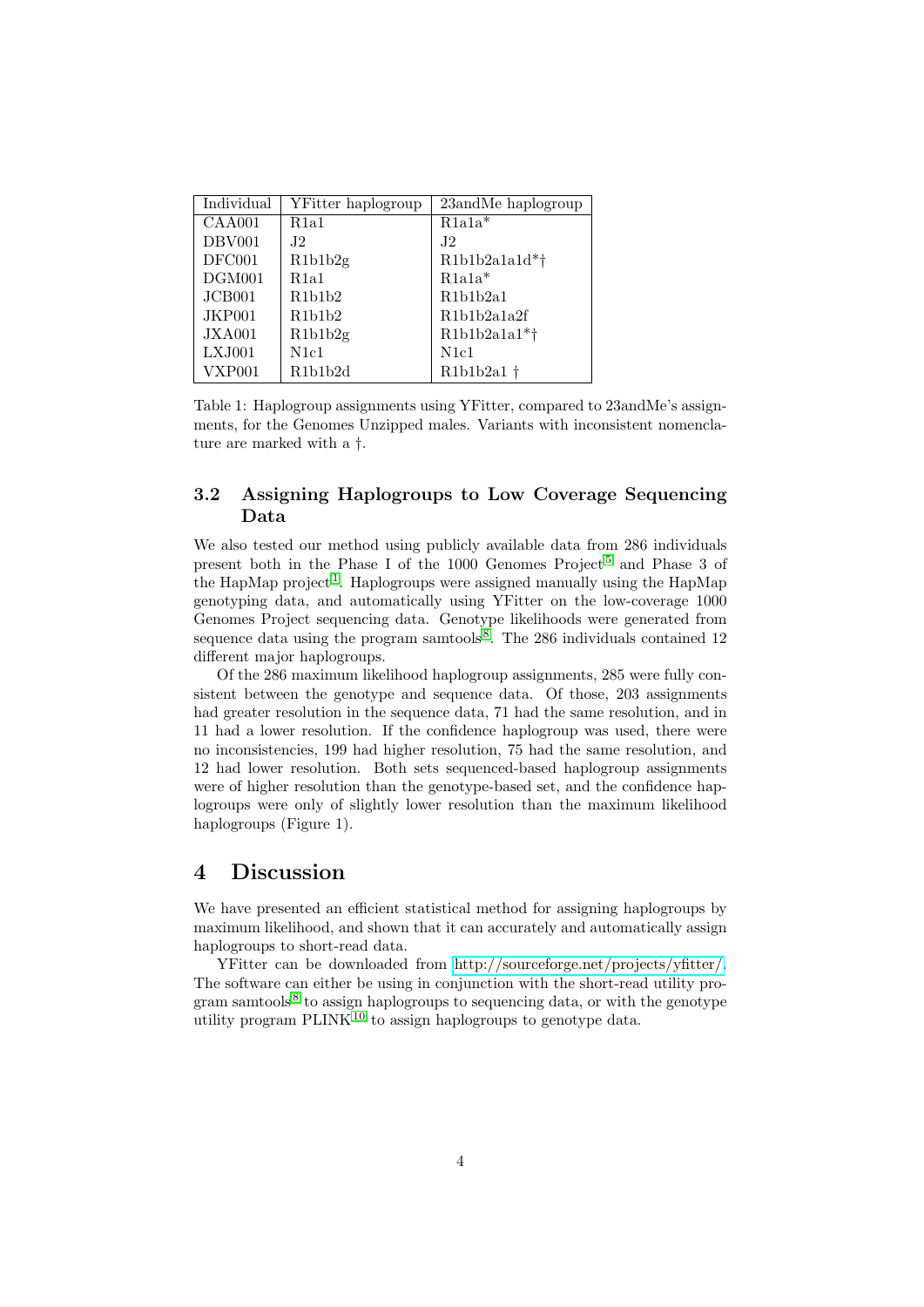

Figure 1: The distribution of haplogroup depth across the manually assignment samples using HapMap data, and the confidence and maximum likelihood assignments from the low coverage data. A haplogroup depth of zero represents samples that cannot be assigned to any major haplogroup, a depth of one represents assignment to a major haplogroup but no further resolution, and each additional assignment adds one to the haplogroup depth.

### References

- <span id="page-4-4"></span>[1] D.M. Altshuler, R.A. Gibbs, L. Peltonen, S.F. Schaffner, F. Yu, E. Dermitzakis, P.E. Bonnen, P.I.W. de Bakker, P. Deloukas, S.B. Gabriel, et al. Integrating common and rare genetic variation in diverse human populations. Nature, 467:52–58, 2010.
- <span id="page-4-1"></span>[2] T.W. Athey. Haplogroup prediction from y-str values using a bayesianallele-frequency approach. J Genet Geneal, 2:34–39, 2006.
- <span id="page-4-3"></span>[3] K.P. Burnham and D.R. Anderson. Model selection and multimodel inference: a practical information-theoretic approach. Springer Verlag, 2002.
- <span id="page-4-2"></span>[4] M.A. DePristo, E. Banks, R. Poplin, K.V. Garimella, J.R. Maguire, C. Hartl, A.A. Philippakis, G. Del Angel, M.A. Rivas, M. Hanna, et al. A framework for variation discovery and genotyping using next-generation dna sequencing data. Nature genetics, 43(5):491–498, 2011.
- <span id="page-4-0"></span>[5] R.M. Durbin, D.L. Altshuler, G.R. Abecasis, D.R. Bentley, A. Chakravarti, A.G. Clark, F.S. Collins, F.M. De La Vega, P. Donnelly, M. Egholm, et al. A map of human genome variation from population-scale sequencing. Nature, 467(7319):1061–1073, 2010.